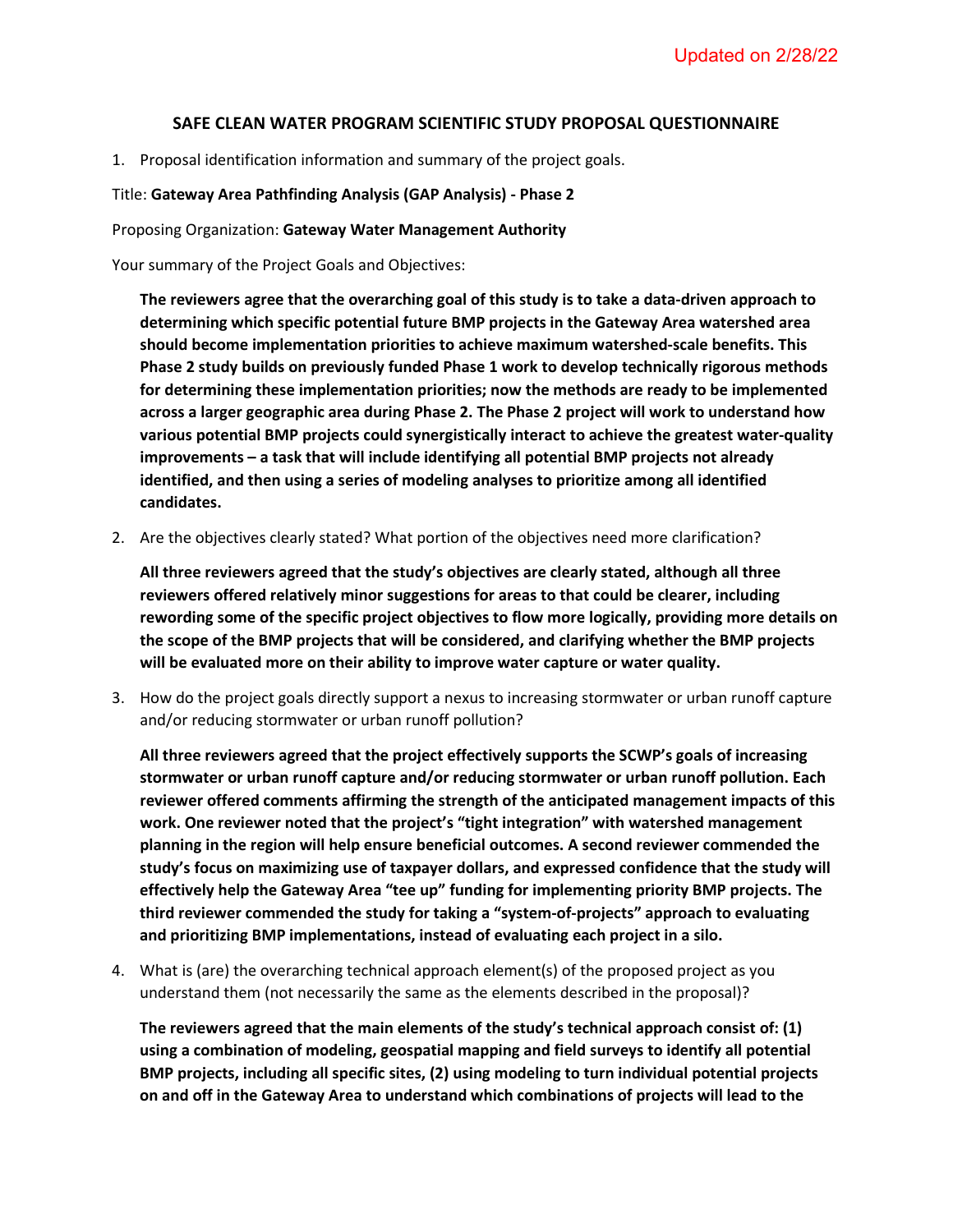**most positive benefits, and (3) identifying a list of priority projects based on the scenario analyses via an iterative modeling process that also considers cost.**

5. Has the proposal provided sufficient information to describe the technical approach for each element? If not, what information is missing?

**All three reviewers commended the overall technical approach described in the proposal – in particular, the methodical way that the proposing organization responded to comments received by the reviewers of its Phase 1 proposal. At the same time, all three reviewers pointed to multiple specific technical aspects that they would have liked to see clarified, including more detailed explanation of the analysis methods, the range of different types of BMP projects that will be considered, how the scenario analyses will be conducted to identify optimized combinations of BMP projects, how the study will define the clean-water goals it will work toward, and how costs associated with different BMP projects will be estimated.** 

6. Is the technical approach sound? If not, what do you recommend should be done to improve the technical approach of the proposed project?

**All three reviewers expressed confidence that the technical approach is sound and will appropriately build on an existing SCWP-funded project. At the same time, all three reviewers offered suggestions for improving the technical approach. One reviewer suggested including uncertainty analysis during the modeling analysis work. A second reviewer suggested providing more transparency for what appears to be "some sort of proprietary modeling scheme" by the proposing organization, and defining how cost estimates for the various BMP projects will be determined. And the third reviewer recommended convening a technical advisory committee to review all of the project's analyses and findings.**

7. How achievable are the study's stated technical objectives, especially within the proposed timeframe and budget?

**All three reviewers expressed confidence that the budget is reasonable to achieve the study's goals, with one reviewer adding that the return on investment for this project is "likely high." The reviewers did not agree on whether the timeframe is reasonable. One reviewer expressed confidence the timeframe will be reasonable, while the other two reviewers expressed doubts, with one saying the timeline could be a "pipe dream" and the other saying the timeline "seems ambitious" and will be dependent on when the project is actually funded.** 

8. What are the greatest technical risks that you foresee the proposing agency facing when implementing the project?

**All three reviewers identified technical risks associated with this project, although they caveated their assessment by noting that the identified risks are inevitable and/or will not fundamentally derail the project. One reviewer said the greatest risk will be uncertainty in the modeling simulations that could result in less water-quality improvements than anticipated. A second reviewer said the data inputs that go into the modeling work – particularly site-specific conditions like soil and utilities – are "often wrong" and noted that the only way to manage these risks would be to do more analysis than the study calls for. The third reviewer noted that after all of the analysis and scoring work is complete, multiple priority BMP projects could be ruled out during**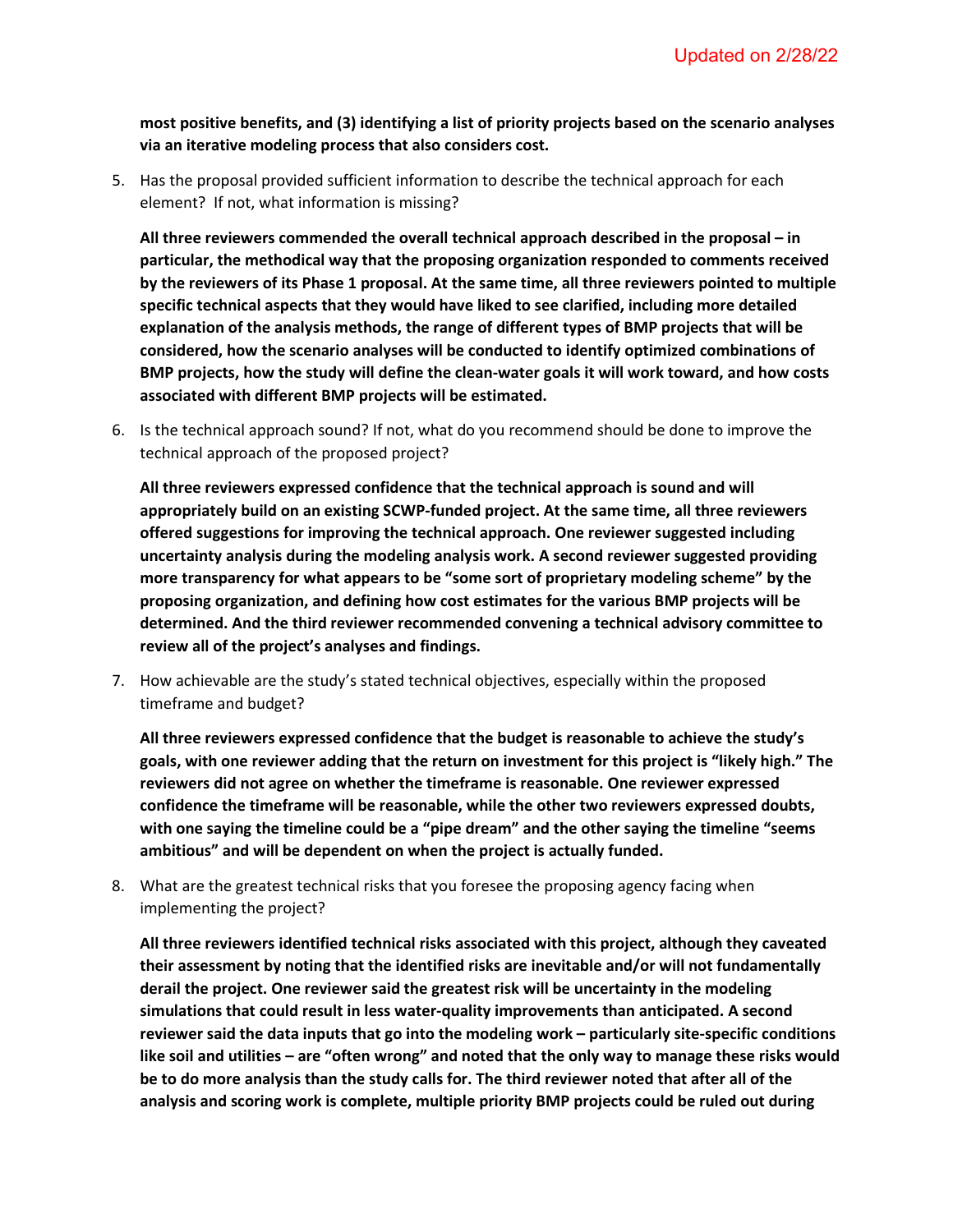**the engineering analysis stage – an unfortunate outcome because, once the project's priorities are developed, the project has no feedback loop to reassess these priorities later.** 

9. Please describe the linkages between the project's technical objectives and the types of decisions that stormwater managers will make based on the project's outcome(s)? Will the technical achievements provide stormwater managers useful linkages that extend beyond this study?

**All three reviewers agreed that the study will produce results that are relevant and directly applicable to stormwater managers, although they were not all on the same page about how much of an impact the results will have on managers beyond the study area. While one reviewer expressed optimism that other watersheds could readily adopt the study's modeling techniques, a second reviewer pointed out that the project has no tangible products or data sets that a stormwater manager outside the study area "can pick up and utilize in another watershed." (The third reviewer did not weigh in on the project's utility beyond the Gateway Area.)**

10. Please provide any additional technical perspectives you would like to share.

**While one reviewer provided no additional comments, the other two reviewers offered additional technical perspectives. One reviewer commented that the project has a "very good chance of success" and noted that the study team has the technical capabilities to incorporate uncertainty analysis into its modeling work, even though the project scope does not call for uncertainty analysis. The second reviewer commented that the proposal overall feels "amorphous and not grounded in the local watershed," and that maps and other materials to orient the reader to the watershed area would have been helpful.**

- 11. Please answer each of the following questions by selecting one of the following five answer choices: *Excellent, Very good, Adequate, Inadequate or Not applicable because of insufficient information*. Please add an explanation to accompany your answer choice (or refer to the question number above for appropriate context and rationale):
	- a. How well do the proposal objectives address the County's goals of increasing stormwater or urban runoff capture and/or reducing stormwater or urban runoff pollution?

**One reviewer rated the proposal's objectives as being "excellent" for addressing SCWP goals, while the other two reviewers gave a "very good" rating. The latter two reviewers said they did not give the proposal the highest possible rating because of reservations about some technical aspects of the proposal: One cited a lack of information about the total number of BMP projects that will or could be implemented from this work, and the other cited the fact that analyses of the BMP projects will be limited to incorporating project "typology" data only, as opposed to data unique to each individual BMP project, which would be preferrable.** 

b. How well do you think the technical approaches will achieve the study objectives and stated outcomes?